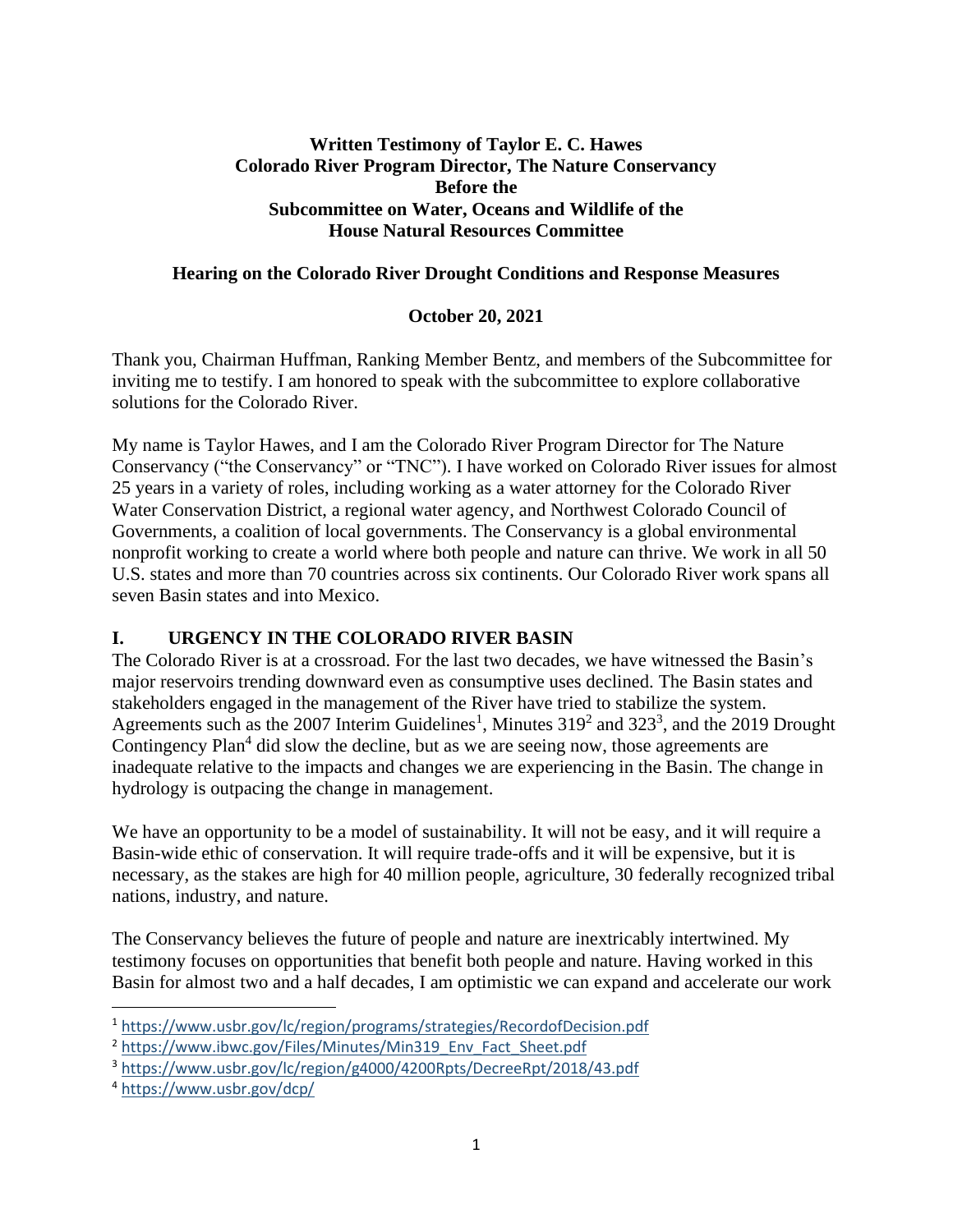across sectors and borders to choose a future that is one of sustainability and collaboration, not conflict.

# **A. IMPACTS OF CLIMATE CHANGE-DRIVEN DROUGHT**

The story of climate change is being written in water - too much or too little water or at the wrong time or place. We are currently witnessing the uptick of climate disasters, such as deadly flooding in the East and devastating drought and catastrophic wildfires in the West. While droughts are part of the West's normal cycle, climate change has intensified the impacts experienced in every corner of the Colorado River Basin. After two decades of intensifying drought, we must all recognize and prepare for the reality that this is likely the Basin's new "normal"

The average annual flows in the Colorado River have declined by 20% since 2000. More than half of that decline has been attributed to warming temperatures. Scientists predict that this trend will continue, as we expect to lose an additional 3-5% of annual flows with every degree of temperature increase. We are also becoming more aware of the role soil moisture plays in our water supply. For example, this year, we received about 90% of normal snowpack but less than 35% of normal runoff reached our rivers and major reservoirs due to dry soils soaking up the snowmelt. This scenario is becoming more common, which is the reason we are promoting investment in resilience strategies.

The recent headlines related to the Colorado River have focused on record-setting temperatures, declining reservoir storage, impacts to agriculture where ranchers are left with few options as streams run dry in the headwaters, declining hydropower generation at Lake Powell, and cities and farms in Nevada and Arizona facing the first ever Tier 1 shortages from Lake Mead. What you might not hear about as much are the impacts to our rivers, and the wildlife and tourism that depend on them.

Declining flows severely impact the health of the Colorado River and its tributaries, because there are often no alternatives to mitigate effects. Fish and wildlife cannot survive without water. Yet, this summer in Colorado, the Dolores River ran completely dry, resulting in significant fish kills. The Yampa River was closed to fishing and recreation for more than three months due to low flows and high temperatures. Both of these rivers provide important habitat to endangered and sensitive fish species. Many states in the Basin broke records this summer for low precipitation and temperatures, which impact wildlife and fish particularly hard. Low water levels can accelerate the spread of invasive non-native species and have reduced critical habitat for endemic and endangered fish species within the Grand Canyon and for migratory birds along the Pacific flyway<sup>5</sup>. Moreover, opportunities to reconnect the Colorado River to its natural Delta are further complicated as claims to limited water supplies increase.

### **B. URGENCY AND A CALL FOR ACTION**

If we hope to sustain the Colorado River Basin going forward, we must recognize that we no longer have the luxury of time. The longer we wait, the fewer options we will have to adapt to this new reality. We must develop and utilize a suite of tools that fit the varying needs of the

<sup>5</sup> [https://www.pressreader.com/usa/yuma-sun/20210816/281492164388290](https://protect-us.mimecast.com/s/QNdPCZ6Gg4c0PLO0szj899?domain=pressreader.com)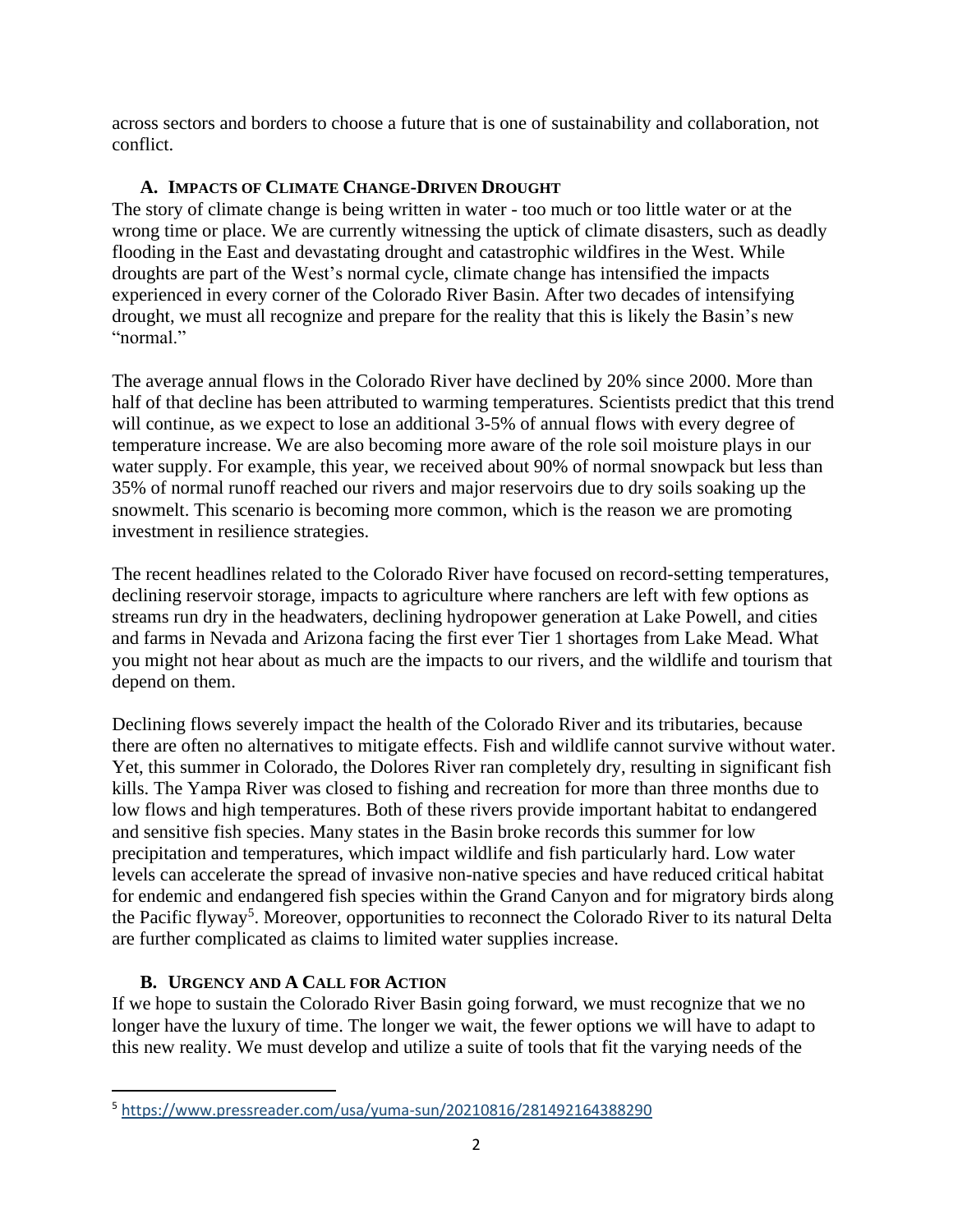Basin to build resilience, or we risk increasingly difficult challenges for our communities, our agricultural producers, the \$1.4 trillion economy of the region, and the iconic landscapes of the West.

This urgent need for action is coupled with the equally important need to work together. What happens in the Upper Basin impacts the Lower Basin and vice versa. Our agricultural, tribal, recreational and urban economies are intertwined. We all benefit from a healthy river system and a resilient watershed. We must not sacrifice one sector or interest for the sake of the others and no interest group, sector, region or state can solve this alone. We are fundamentally tied together by the very nature of this river system. The federal government, acting through its agencies and Congress, has a vital role in fostering collaboration, funding multi-benefit solutions and ensuring transparent and inclusive decision-making processes.

### **C. HOPE FOR THE COLORADO RIVER BASIN**

Despite the dire situation, there is also hope for the Colorado River Basin. This Basin has a track record of developing collaborative solutions. Our greatest success stories resulted from collaborations of "unusual bedfellows", such as collaboration between agricultural and conservation interests. These successes include effective Recovery Programs for endangered fish, multiple agreements between Mexico and the United States that provide for shortage sharing caused by climate change driven drought while also providing water for the environment in the Colorado River Delta, pilot programs to explore the utility of system conservation activities, and the 2019 Drought Contingency Plan that included measures to slow the reservoir system's decline between 2019 and 2026. The federal government played an important role in all of these successes whether through funding, diplomacy, science or just "getting everyone in a room to work it out". Most of these examples had the potential to be extremely controversial but instead resulted in better solutions through collaboration and inclusion. More is needed and there is increasing urgency to accelerate these and other types of efforts to prepare for our new reality.

### **II. NEEDED ACTIONS FOR THE BASIN AND THE FEDERAL ROLE**

In addition to work at the local, state and regional level, there are actions the federal government can take to facilitate adaptation in the region. In addition to serving as a convener, Congress and federal agencies can (1) allocate needed funding to programs and activities that support reducing water use and promote water resilience and adaptation in the Colorado River Basin; (2) work with stakeholders to improve and expand legislation and policies to support resilience and adaptation; and (3) support efficient and effective implementation of new policies and funding to ensure mitigation and adaptation measures are put into place as quickly as possible.

Congress is considering major initiatives to address the root causes of climate change, build a clean energy future, enhance community resilience, utilize our natural infrastructure, and improve forest health. Federal investments in the Infrastructure Investment and Jobs Act (IIJA) and Build Back Better Act are the best chance we have to respond at the scale needed to address climate change and move the country toward a more resilient, prosperous future. They also include investments responding directly to the crisis we are experiencing in the Colorado River Basin. TNC urges Congress to support these pieces of legislation.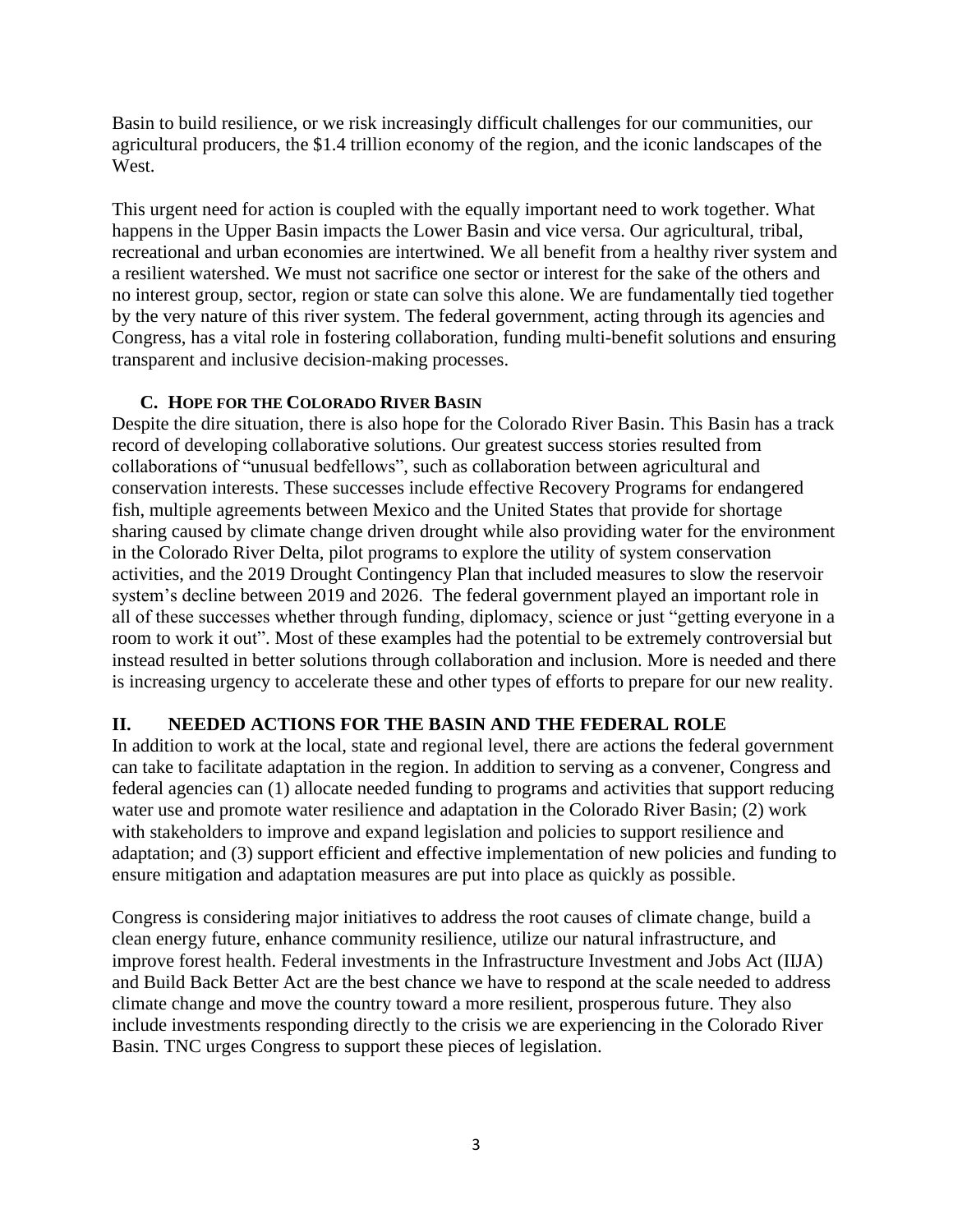The IIJA and Build Back Better Act include billions of dollars to help the West manage the current drought crisis while investing in long-term water supply solutions to help us prepare for droughts in the future and conserve healthy rivers and the fish and wildlife that depend on them. Specifically, the legislation supports needed upgrades to existing water infrastructure, new surface and groundwater storage projects, water recycling, reuse, and desalination, water conservation, ecosystem restoration, tribal water rights settlements and water supply needs, science and data monitoring to support decision making, and emergency drought response. In particular, I want to commend Congress for its attention to nature-based solutions throughout the legislation. Nature-based solutions provide multiple benefits across water use sectors, including for the environment.

#### **A. SUPPORT TOOLS AND PROGRAMS TO REDUCE WATER DEMANDS**

We cannot ignore the reality that there will be less water in the Colorado River than in the past. Unfortunately, this means we must reduce our water use throughout Basin. This will not be easy, and it will include difficult conversations about how we make reductions. There are, however, water sectors and stakeholders who are actively exploring ways to reduce water use.

#### *Support Municipal Water Conservation and Re-use*

Many cities in the Basin are leaders in implementing conservation and re-use programs. Investments in the IIJA and Build Back Better Act —both in traditional water recycling and reuse (such as the Bureau of Reclamation's Title XVI program) and new large-scale water recycling—are prime examples of innovative and forward-looking solutions to municipal water supply challenges that will support locally led efforts. However, more can be done in cities and towns that might not have the resources to reduce their water use or to develop and implement meaningful conservation programs. The WaterNOW Alliance, for example, has provided Reclamation with a set of detailed recommendations for making its WaterSMART Water and Energy Efficiency Grant (WEEG) program easier to access for small and mid-sized towns and cities. We support these recommendations to facilitate access to WaterSMART funds.

#### *Support Agricultural Producers*

More than 70% of water supplies in the Basin are used for agriculture. Along with providing an important food supply, agriculture is an essential part of the West's economy and culture. While cities may have more resources to implement conservation programs, farmers and ranchers often lack the resources to try new conservation measures. The federal government can support agricultural producers in finding ways to reduce water use and adapt to our new reality in a way that supports agricultural production and the long-term viability of the West's agricultural economy. Agriculture is not uniform in the Basin, and we will need financial resources and technical support to create locally adapted solutions as different opportunities will be available in different parts of the Basin. The U.S. Department of Agriculture (USDA) has done a good job increasing the flow of funds to the Basin; however, we strongly encourage increased coordination between Reclamation and USDA to ensure funds are spent efficiently and at the appropriate scales. For example, coordination between the two agencies can help individual producers and entire irrigation districts at the same time.

In the Lower Basin, where there are large irrigation districts and longer growing seasons, programs could be created to reduce summer water use when crops use the greatest amounts of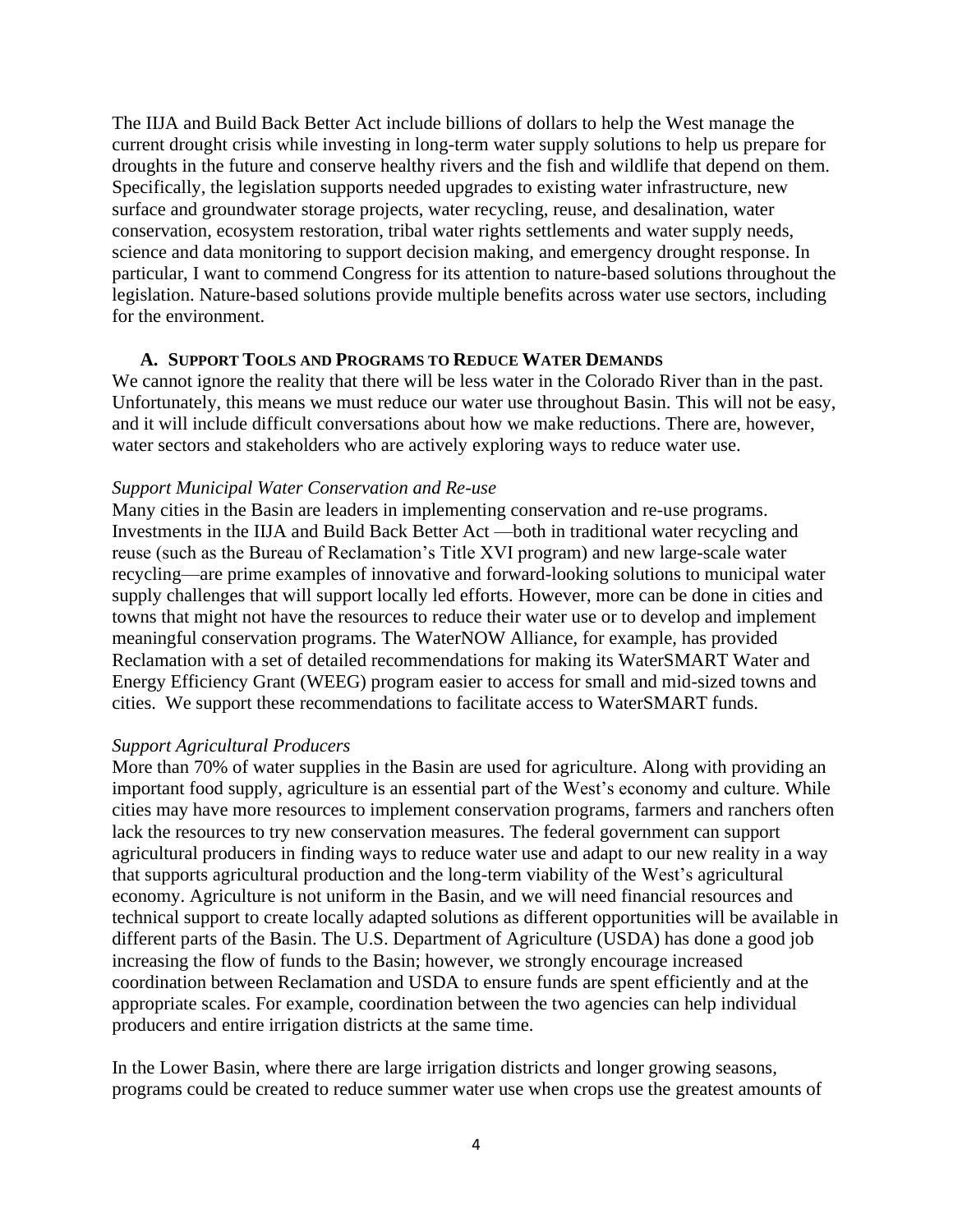water. Supporting "system conservation" programs with willing producers can help stabilize the system in the short term. In the Upper Basin, we can invest in modernizing infrastructure, improving measurement of water use and continuing to explore ways to reduce water use, such as split-season fallowing and reducing irrigation on less productive lands.

Across the Basin, we can do a better job of focusing federal investments on building long-term resilience. Over WaterSMART's 12 years, for example, among irrigation modernization projects within the Colorado River basin, over half of the water "conserved" (58.7%) and of the project dollars awarded (58.4%), went to projects that actually increased consumptive water use. Changes could be made to Reclamation's Drought Response Program under the WaterSMART umbrella to better encourage real reductions in water use. The criteria for selecting projects to fund under the Drought Response Program could be changed to prioritize those projects that will reduce water consumption on irrigated lands. Prioritizing support for voluntary, innovative demonstration projects of split-season fallowing, rotational fallowing, conversion of marginal lands to wildlife habitat, and changes to less water-intensive crops are all examples of ways to incorporate a reduction in water consumption while supporting irrigated agriculture.

Because of our work on the ground, the Conservancy believes the farmers and ranchers are the best judge of what is possible. We have invested in partnerships with agricultural producers to test innovative ways to reduce water use, while following their lead to ensure it will work for their operations. Several of these efforts have been made possible through federal funding, including Farm Bill conservation programs, Reclamation's WaterSMART program, and the federal contributions to the System Conservation Pilot Program. Others have been assisted by federal agency input on how to achieve water management flexibility. In the Upper Basin, this has included pilot and demonstration projects in the Grand Valley, Uncompahgre Valley, the headwaters of the Colorado River near Kremmling, the Gunnison River, and the rivers in the Southwest corner of Colorado; the Virgin and the Price rivers in Utah; and the Upper Green River in Wyoming. We have supported scientific research to evaluate how crops are affected by different management strategies, and economic work to understand what it means for the producer's bottom line. We have also provided legal support to ensure that water rights are protected, that farmers and ranchers get answers to their legal questions, and to assure that their most valuable asset – their water right - is not diminished. In the Lower Basin, we have worked in the Verde River to test new crop types, such as barley, that use less water and are irrigated in the winter, when the river is less stressed. Our projects in the Verde River also included supply chain investments, like the creation of a malt house to process the barley to ensure the farmers had a market for their new crop. Funding to support these kinds of projects—both through environmental non-profits and farmers directly—can help farmers adapt while also benefitting river health.

#### **B. INVEST IN RESILIENCE STRATEGIES**

The scale and pace of climate-related changes in the Colorado River Basin pose an increasing risk to the reliability of water supplies that support humans and nature. Water conservation efforts have often focused on addressing the "water budget" problem (i.e., balancing supply and demand). While these efforts are necessary and important, they are not enough to deal with the risks our communities face from changing climate dynamics. New approaches are needed to help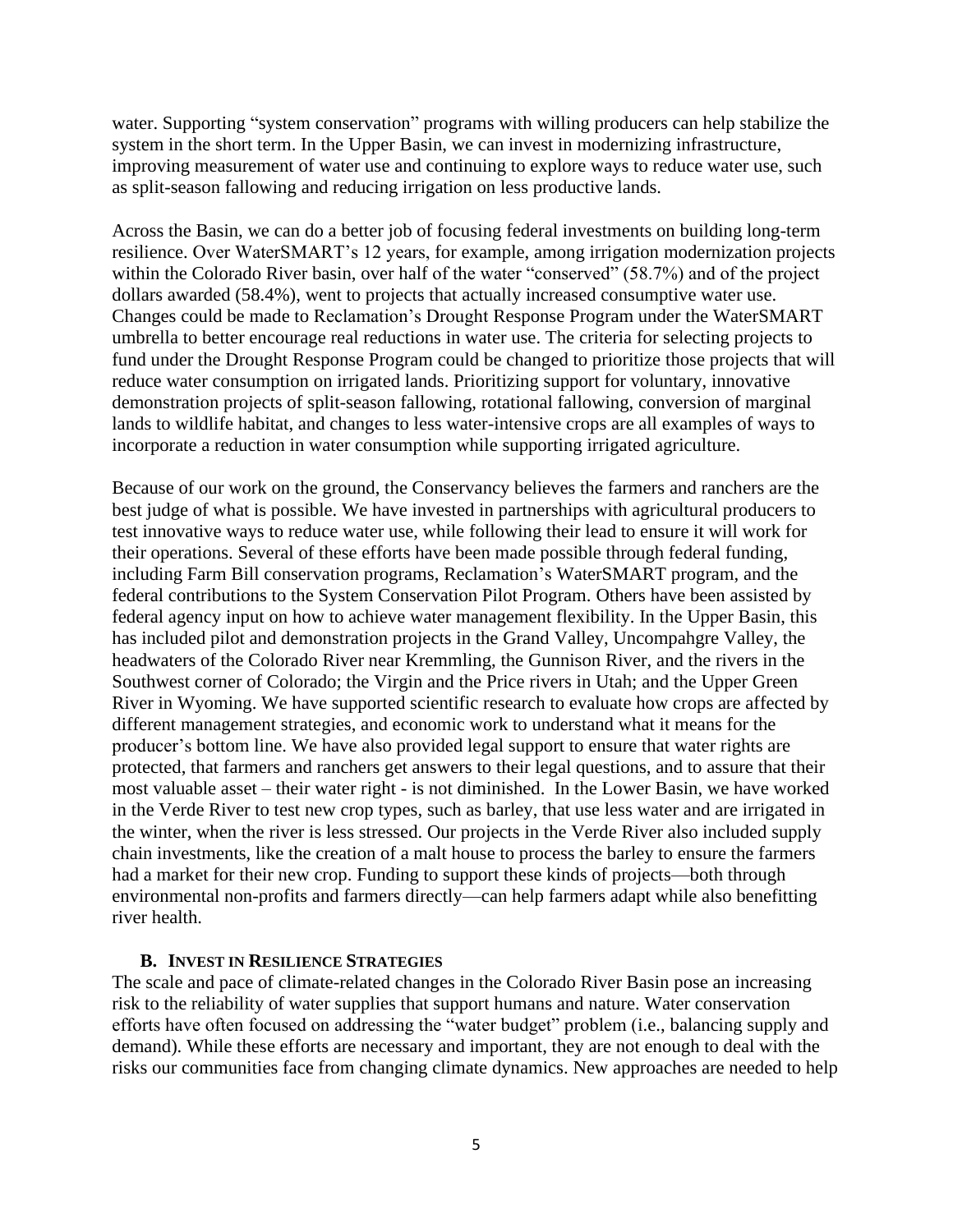our communities adapt and respond to the compounding and extreme risks of climate change to economies, communities, landscapes, and the water resources that support them.

A new report called the *[Ten Strategies for Climate Resilience in the Colorado River Basin](https://www.tenstrategies.net/)*<sup>6</sup>  (developed by a coalition of conservation organizations, including TNC) highlights potential strategies that could help the region adapt to climate change-driven drought and aridification while reducing pressure on existing water supplies. Currently, the Conservancy is testing some of these strategies through on-the-ground projects and research. Examples include forest management to improve water retention, agricultural practices to enhance soil health, natural infrastructure to enhance water retention and groundwater recharge, and exploring opportunities with energy companies to help communities transition in a way that also considers water security. Funding scientific research and demonstration projects is essential in the short term to determine which strategies can best increase resilience.



There are a few key sub-basins that produce more than 55% of the water in the Basin. As we test these strategies mentioned above, we can prioritize the more productive sub-basins to ensure we have the greatest return on investment for the entire Basin.

Natural water retention and release projects are another example of projects that can foster resilience. These projects mimic beaver dams and can slow and spread water onto areas that previously supported riparian and wetland ecosystems by allowing water to soak into the landscape.<sup>7</sup> Such projects aim to reduce extreme flood risk and mitigate drought.<sup>8</sup> These projects help foster adaptive capacity in ecosystems and help ranching operations to cope with ongoing climate shifts.

<sup>6</sup> https://www.tenstrategies.net

<sup>7</sup> Pollock, M. M. *et al.* Using Beaver Dams to Restore Incised Stream Ecosystems. *BioScience* **64**, (2014): 279–290; Pilliod, D. S. *et al.* Survey of Beaver-related Restoration Practices in Rangeland Streams of the Western USA. *Environ. Manage* **61**, (2018): 58–68.

<sup>8</sup> Caroline S Nash et al., "Great Expectations: Deconstructing the Process Pathways Underlying Beaver-Related Restoration," *Bioscience* 71, (2021): 249–267.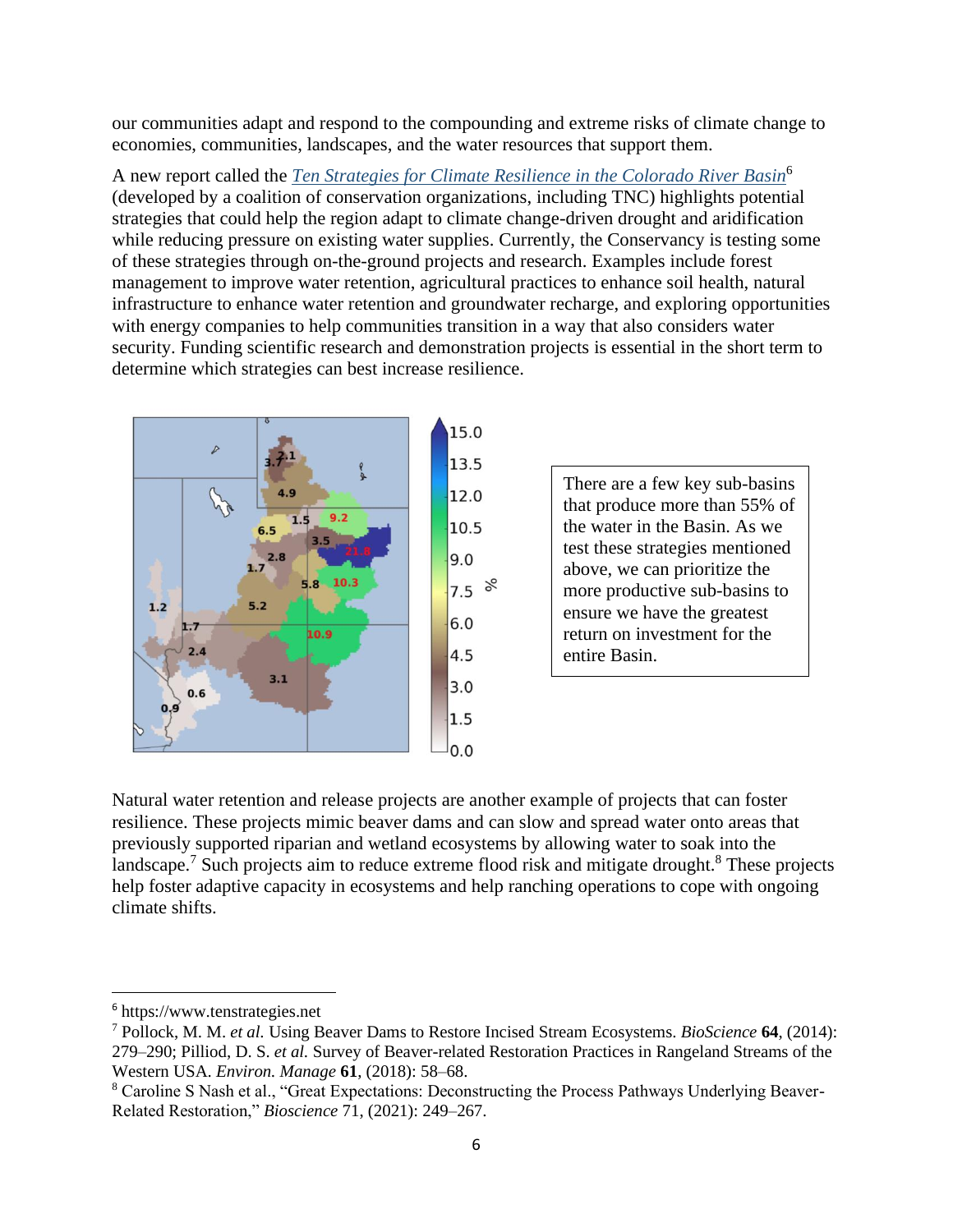

Water retention projects can mimic beaver dam activity in streams: retaining sediment, reconnecting streams with floodplains, elevating groundwater levels, and increasing habitat for wildlife. Wet meadows and beaver ponds provided refuge for wildlife and served as a fire break during the East Troublesome fire seen above. Photo credit: Jason Houston.

The *Ten Strategies* Report provides tangible examples of projects that can increase resilience in the Basin. Funding in the IIJA and Build Back Better Act will support these types of projects. For example, the IIJA includes \$100 million for natural infrastructure projects through the WaterSMART program, \$2.1 billion for forest ecosystem restoration and \$100 million for multibenefit watershed health projects. If this legislation is passed, the federal agencies need to be prepared to get funding to projects quickly and efficiently. To maximize the benefits for communities and the environment, agencies should involve local, state, tribal governments, and key stakeholders in decisions about how to allocate these and other funds.

### **C. SUPPORT INCLUSIVE ENGAGEMENT**

Two voices that have often been left out of Basin negotiations in the past are environmental nonprofits and sovereign Tribal Nations. In the Colorado River Basin, we are fortunate that both parties have proven their willingness to provide constructive input and be part of developing solutions. While engagement has improved over the last ten years, we can do a better job including these voices and perspectives from the beginning, which will improve the outcomes and long-term solutions for water management and operations.

The federal government can and should support broader engagement in the various processes and negotiations over management of the Colorado River. Inclusive and meaningful stakeholder engagement is not only critical to avoid conflict and litigation, but it will also increase buy-in and result in more durable solutions. Leadership by the federal government is important, as a convener, as a guardian of a process that is transparent and inclusive, as a science provider, and as a funder. Federal leadership, especially in carrying out its federal trust responsibility with tribes, must continue to emphasize inclusivity and promote collaboration.

Specifically, consultations on the Upper Basin's Drought Response Operations Agreement (DROA), the Lower Basin Drought Operations Plans, and the Basin-wide 2026 Interim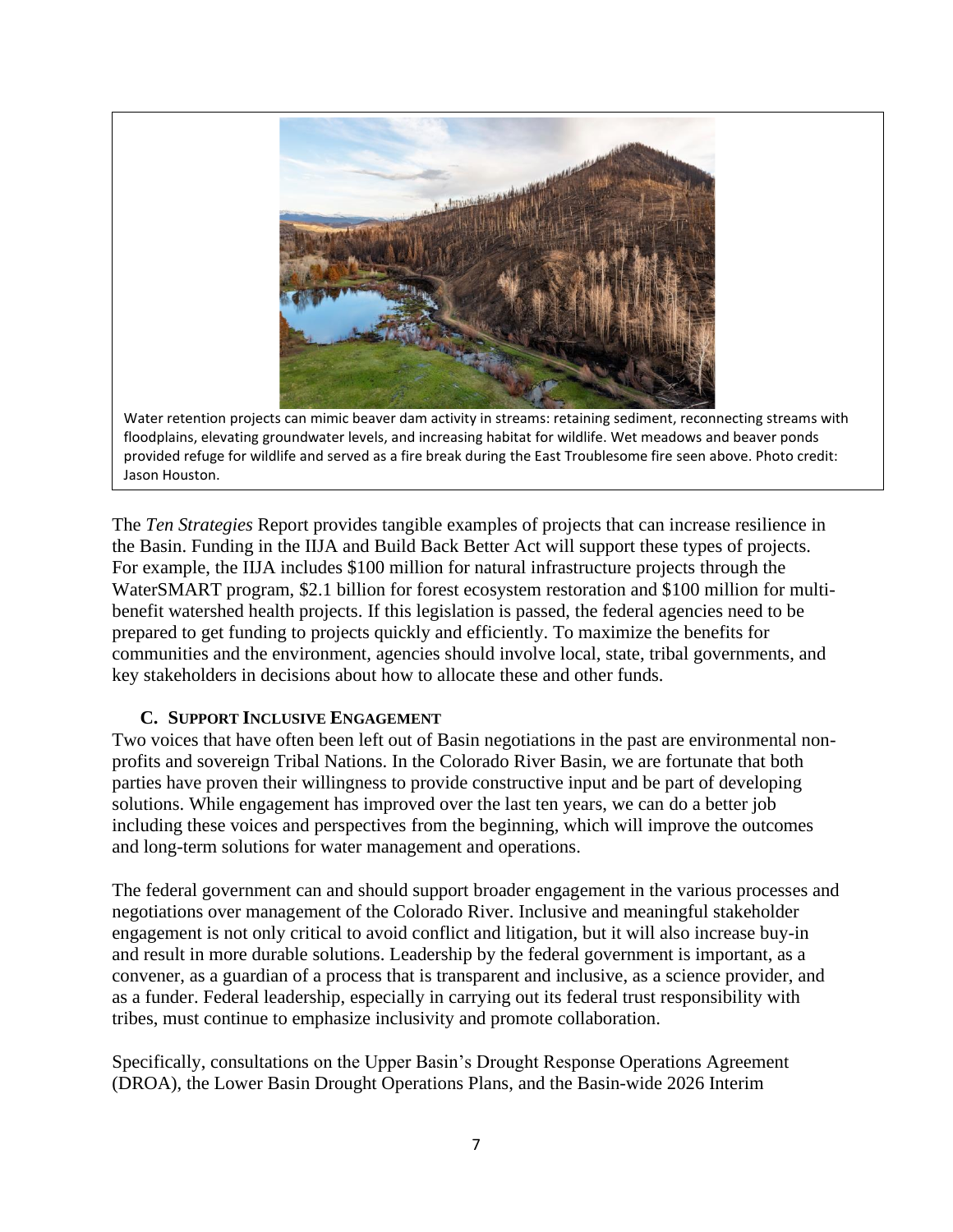Guidelines have begun or are ramping up. We strongly encourage Congress and Reclamation to include Tribal Nations and environmental non-profits in these negotiations in a meaningful way.

#### **D. PROTECT RIVER HEALTH AND WILDLIFE**

The Colorado River is one of the most iconic rivers in the world, and includes the Grand Canyon, which is one of the seven natural wonders of the world. The region is home to a renowned wildlife community, including moose, elk, bighorn and desert sheep, river otters, and iconic bird species, as well 30 native fish species found nowhere else in the world. Biologists have identified more than 150 species that are risk from water management operations. These species are struggling now, and climate change and drought are expected to exacerbate the impacts to these wildlife communities. The health of our environment and the species that depend on the river serve as proverbial "canaries in the coal mine." If the health of the river system crashes, we will very likely experience negative impacts to our communities as well.

We have two important fish recovery programs in the Upper Colorado River Basin. These programs are working to recover four species of endangered Colorado River fish while still allowing water uses in our communities. The Upper Colorado River Endangered Fish Recovery Program and the San Juan River Basin Recovery Implementation Program (the "Programs") take a balanced approach to recovering four endangered fish species in Wyoming, Utah, Colorado and New Mexico by implementing a range of basin-wide strategies, including improved management of federal dams and irrigation infrastructure, river and floodplain habitat improvement, fish stocking, and management of non-native fish species.

The Nature Conservancy has been an active partner in the Upper Basin Recovery Program since the 1980s and a partner in the San Juan Recovery Program for more than a decade. Since 1988, the two Programs have provided Endangered Species Act (ESA) Section 7 compliance without litigation for over 2,500 federal, tribal, state, and privately managed water projects across the Upper Colorado River basin. Together, these projects are able to divert more than 3.7 million acre-feet of water per year to benefit people while mitigating the impacts for the endangered fish species.

Over the last 30 years, in addition to allowing for ESA compliance to water users, conservation actions have improved conditions in many areas of the Colorado River Basin that supported these species historically. As a result of these actions, the razorback sucker has been proposed for down-listing, and the humpback chub is being down-listed this week. Both steps demonstrate the continued success and progress of these collaborative, partnership-informed approaches to conservation that benefit both people and native species. These two Programs will require reauthorization in 2023 and continuing federal support. The Conservancy strongly supports Representative Neguse's Upper Colorado and San Juan River Basins Recovery Act (H.R. 5001), which allows the Recovery Programs to continue to operate through fiscal year 2023 and provides time for actions that were delayed due to the pandemic. We urge you to pass this legislation as soon as possible.

In addition to these two Upper Basin Programs, the Virgin River Program, the Long Term Experimental and Management Plan focused on the Grand Canyon and the Lower Colorado River Multi-species Conservation Program are also focused on conserving and protecting species